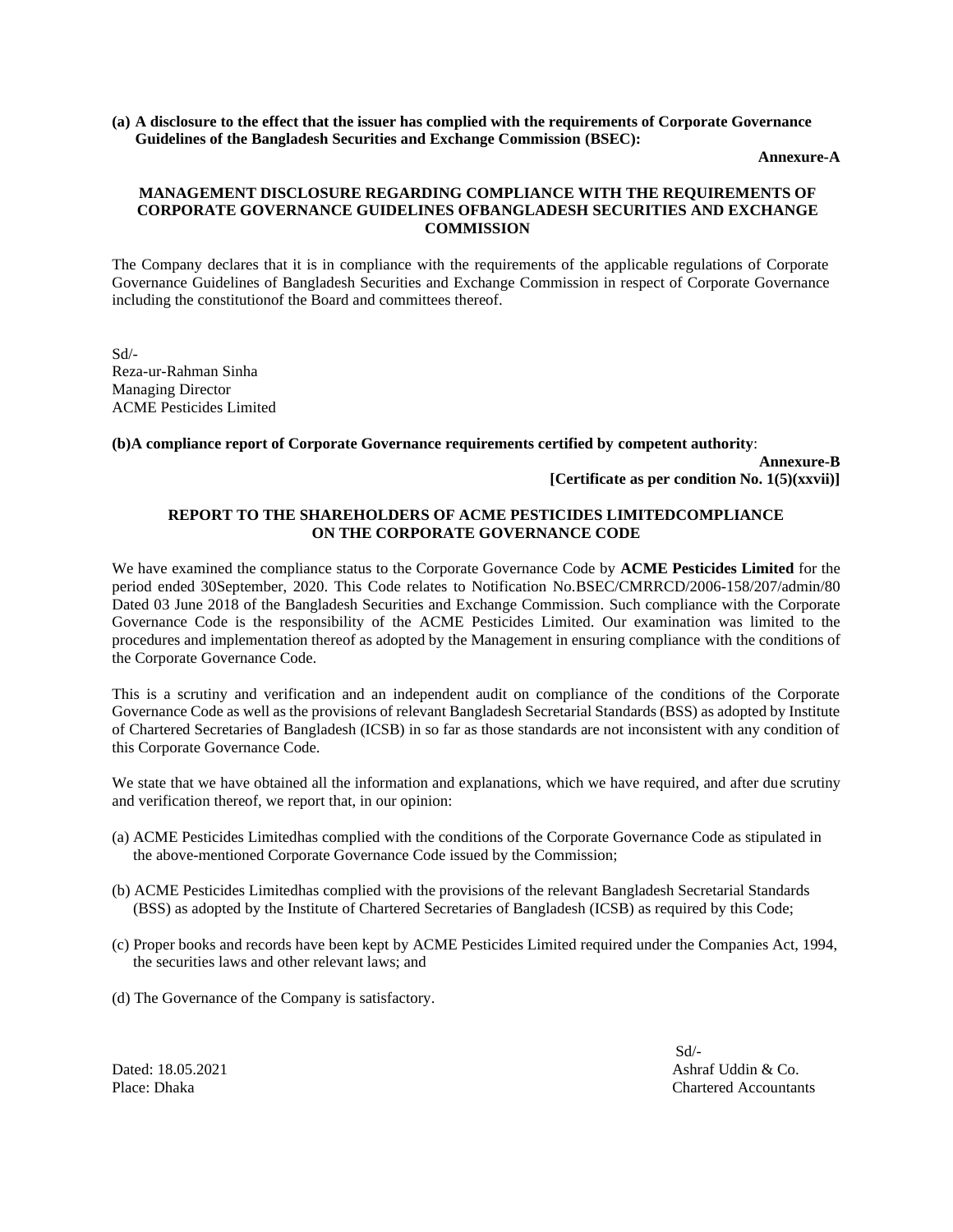# **STATUS OF COMPLIANCE REPORT ON CORPORATE GOVERNANCE OF ACME PESTICIDE LIMITED**

Status of compliance with the conditions imposed by the Commission's Notification No BSEC/CMRRCD/2006- 158/207/Admin/80 dated 03June, 2018 issued under section 2CC of the Securities and Exchange Ordinance, 1969: (Report Under Condition No: 09)

| <b>Condition</b><br>No. | <b>Title</b>                                                                                                                                                                                                                                                                                                                                                                                                                                                                                                                                                                                                                              | <b>Compliance Status</b><br>(Put $\sqrt{ }$ in the<br>appropriate column) |                        | <b>Remarks (if any)</b>                                                                                   |  |
|-------------------------|-------------------------------------------------------------------------------------------------------------------------------------------------------------------------------------------------------------------------------------------------------------------------------------------------------------------------------------------------------------------------------------------------------------------------------------------------------------------------------------------------------------------------------------------------------------------------------------------------------------------------------------------|---------------------------------------------------------------------------|------------------------|-----------------------------------------------------------------------------------------------------------|--|
|                         |                                                                                                                                                                                                                                                                                                                                                                                                                                                                                                                                                                                                                                           | <b>Complied</b>                                                           | <b>Not</b><br>complied |                                                                                                           |  |
| 1.                      | <b>Board of Directors: -</b>                                                                                                                                                                                                                                                                                                                                                                                                                                                                                                                                                                                                              |                                                                           |                        |                                                                                                           |  |
| 1. (1)                  | <b>Size of the Board of Directors</b><br>The total number of members of a company's Board of Directors<br>(hereinafter referred to as "Board") shall not be less than 5 (five)<br>and more than 20 (twenty).                                                                                                                                                                                                                                                                                                                                                                                                                              | $\sqrt{}$                                                                 |                        |                                                                                                           |  |
| 1. (2)                  | <b>Independent Directors</b><br>All companies shall have effective representation of independent<br>directors on their Boards, so that the Board, as a group, includes<br>core competencies considered relevant in the context of each<br>company; for this purpose, the companies shall comply with the<br>following: -                                                                                                                                                                                                                                                                                                                  |                                                                           |                        |                                                                                                           |  |
| 1. (2) (a)              | At least one-fifth $(1/5)$ of the total number of directors in the<br>company's Board shall be independent directors; any fraction<br>shall be considered to the next integer or whole number for<br>calculating numberof independent director(s);                                                                                                                                                                                                                                                                                                                                                                                        | $\sqrt{}$                                                                 |                        | Total numbers of<br>directors on the<br>board is $05$ (Five)<br>includes with One<br>independent director |  |
| 1. $(2)$ (b)            | For the purpose of this clause "independent director" means a<br>director-                                                                                                                                                                                                                                                                                                                                                                                                                                                                                                                                                                |                                                                           |                        |                                                                                                           |  |
| 1. $(2)$ (b)<br>(i)     | who either does not hold any share in the company or holds less<br>than one percent $(1%)$ shares of the total paid-up shares of the<br>company;                                                                                                                                                                                                                                                                                                                                                                                                                                                                                          | $\sqrt{ }$                                                                |                        |                                                                                                           |  |
| 1. $(2)$ (b)<br>(ii)    | who is not a sponsor of the company or is not connected with the<br>company's any sponsor or director or nominated director or<br>shareholder of the company or any of its associates, sister<br>concerns, subsidiaries and parents or holding entities who hold<br>one percent (1%) or more shares of the total paid-up shares of the<br>company on the basis of family relationship and his or her family<br>members also shall not hold above-mentioned shares in the<br>company:<br>Provided that spouse, son, daughter, father, mother, brother,<br>sister, son-in-law and daughter-in-law shall be considered as<br>family members; | $\sqrt{}$                                                                 |                        |                                                                                                           |  |
| 1. $(2)$ (b)<br>(iii)   | who has not been an executive of the company in immediately<br>preceding 2 (two) Financial Years;                                                                                                                                                                                                                                                                                                                                                                                                                                                                                                                                         | $\sqrt{ }$                                                                |                        |                                                                                                           |  |
| 1(2)(b)(iv)             | who does not have any other relationship, whether pecuniary or<br>otherwise, with the company or its subsidiary or associated<br>companies;                                                                                                                                                                                                                                                                                                                                                                                                                                                                                               | $\sqrt{}$                                                                 |                        |                                                                                                           |  |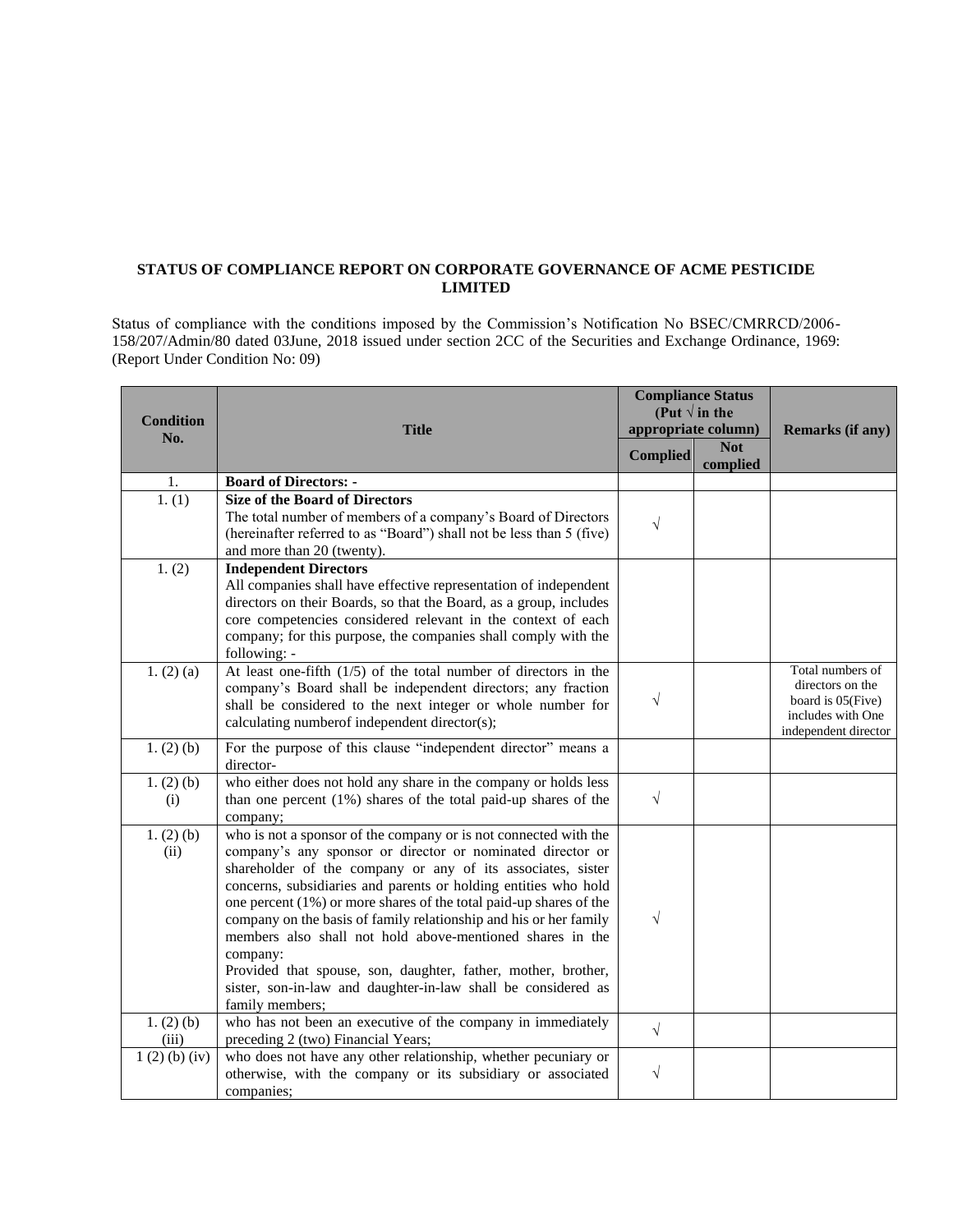| <b>Condition</b>            |                                                                                                                                                                                                                                                                                                                                                                                                                                                                                                                                                                                                                     |                 | <b>Compliance Status</b><br>(Put $\sqrt{ }$ in the |                                                                                                                                                                                        |
|-----------------------------|---------------------------------------------------------------------------------------------------------------------------------------------------------------------------------------------------------------------------------------------------------------------------------------------------------------------------------------------------------------------------------------------------------------------------------------------------------------------------------------------------------------------------------------------------------------------------------------------------------------------|-----------------|----------------------------------------------------|----------------------------------------------------------------------------------------------------------------------------------------------------------------------------------------|
| No.                         | <b>Title</b>                                                                                                                                                                                                                                                                                                                                                                                                                                                                                                                                                                                                        |                 | appropriate column)                                | <b>Remarks (if any)</b>                                                                                                                                                                |
|                             |                                                                                                                                                                                                                                                                                                                                                                                                                                                                                                                                                                                                                     | <b>Complied</b> | <b>Not</b><br>complied                             |                                                                                                                                                                                        |
| 1(2)(b)<br>(v)              | Who is not a member or TREC (Trading Right Entitlement<br>Certificate) holder, director or officer of any stock exchange;                                                                                                                                                                                                                                                                                                                                                                                                                                                                                           | $\sqrt{}$       |                                                    |                                                                                                                                                                                        |
| 1(2)(b)<br>(vi)             | Who is not a shareholder, director excepting independent director<br>or officer of any member or TREC holder of a stock exchange or<br>an intermediary of the capital market;                                                                                                                                                                                                                                                                                                                                                                                                                                       | $\sqrt{}$       |                                                    |                                                                                                                                                                                        |
| 1(2)(b)<br>(vii)            | who is not a partner or an executive or was not a partner or an<br>executive during the preceding 3 (three) years of the concerned<br>company's statutory audit firm or audit firm engaged in internal<br>audit services or audit firm conducting specialauditor<br>professional certifying compliance of this Code;                                                                                                                                                                                                                                                                                                | $\sqrt{}$       |                                                    |                                                                                                                                                                                        |
| 1(2)(b)(viii)               | who is not independent director in more than 5 (five)listed<br>companies;                                                                                                                                                                                                                                                                                                                                                                                                                                                                                                                                           | $\sqrt{}$       |                                                    |                                                                                                                                                                                        |
| $\overline{1}$ (2) (b) (ix) | who has not been convicted by a court of competent jurisdiction<br>as a defaulter in paymentof any loan or any advance to a bank or<br>a Non-Bank Financial Institution (NBFI); and                                                                                                                                                                                                                                                                                                                                                                                                                                 | $\sqrt{}$       |                                                    |                                                                                                                                                                                        |
| 1(2)(b)(x)                  | who has not been convicted for a criminal offence involving<br>moral turpitude:-                                                                                                                                                                                                                                                                                                                                                                                                                                                                                                                                    | $\sqrt{}$       |                                                    |                                                                                                                                                                                        |
| 1(2)(c)                     | The independent director(s) shall be appointed by the Board and<br>approved by the shareholders in the Annual General Meeting<br>(AGM);                                                                                                                                                                                                                                                                                                                                                                                                                                                                             | $\sqrt{}$       |                                                    | <b>Independent Directors</b><br>has been appointed by<br>the Board of Directors<br>on 25 March, 2020 and<br>to be placed to the<br>shareholders<br>for<br>approval in the next<br>AGM. |
| 1(2)(d)                     | The post of independent director(s) cannot remain vacant for<br>more than 90(ninety) days; and                                                                                                                                                                                                                                                                                                                                                                                                                                                                                                                      | $\sqrt{}$       |                                                    |                                                                                                                                                                                        |
| 1(2)(e)                     | The tenure of office of an independent director shall be for a period<br>of 3 (three) years, which may be extended for 1 (one) tenure only:<br>Provided that a former independent director may be considered<br>for reappointment for another tenure after a time gap of one<br>tenure, i.e., three years from his or her completion of consecutive<br>two tenures [i.e. six years]:<br>Provided further that the independent director shall not be subject<br>to retirement by rotation as per the, (Companies Act, 1994).                                                                                         | $\sqrt{}$       |                                                    |                                                                                                                                                                                        |
| (3)                         | <b>Qualification of Independent Director. -</b>                                                                                                                                                                                                                                                                                                                                                                                                                                                                                                                                                                     |                 |                                                    |                                                                                                                                                                                        |
| 1(3)(a)                     | Independent director shall be a knowledgeable individual with<br>integrity who is able to ensure compliance with financial laws,<br>regulatory requirements and corporate laws and can make a<br>meaningful contribution to the business;                                                                                                                                                                                                                                                                                                                                                                           | $\sqrt{}$       |                                                    |                                                                                                                                                                                        |
| 1(3)(b)                     | Independent Director Shall have following qualifications:                                                                                                                                                                                                                                                                                                                                                                                                                                                                                                                                                           |                 |                                                    |                                                                                                                                                                                        |
| 1(3)(b)(i)                  | Business Leader who is or was a promoter or director of an<br>unlisted company having minimum paid-up capital of Tk.100.00<br>million or any listed company or a member of any national or<br>international chamber of commerce or business association; or                                                                                                                                                                                                                                                                                                                                                         |                 |                                                    | N/A                                                                                                                                                                                    |
| $1(3)$ (b) (ii)             | Corporate Leader who is or was a toplevel executive not lower<br>than Chief Executive Officer or Managing Director or Deputy<br>Managing Director or Chief Financial Officer or Head of Finance<br>or Accounts or Company Secretary or Head of Internal Audit and<br>Compliance or Head of Legal Service or a candidate with<br>equivalent position of an unlisted company having minimum paid-<br>up capital of Tk.100.00 million or of a listed company; or<br>$1(3)$ (b) (iii) Formerofficial of government or statutory or autonomous or<br>regulatory body in the position not below 5th Grade of the national | V<br>$\sqrt{}$  |                                                    |                                                                                                                                                                                        |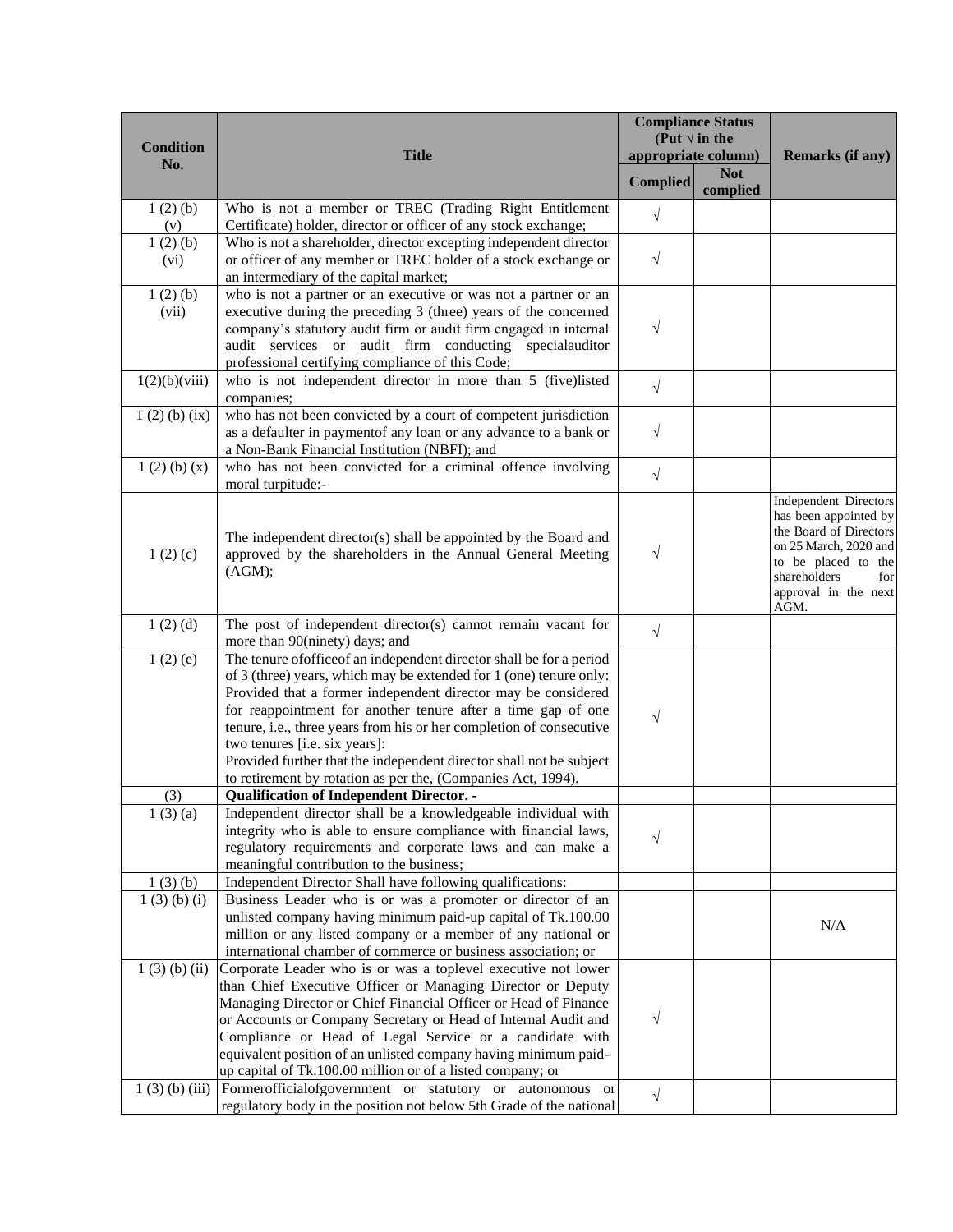|                  |                                                                                                  | <b>Compliance Status</b><br>(Put $\sqrt{ }$ in the |                     |                         |
|------------------|--------------------------------------------------------------------------------------------------|----------------------------------------------------|---------------------|-------------------------|
| <b>Condition</b> | <b>Title</b>                                                                                     |                                                    | appropriate column) | <b>Remarks (if any)</b> |
| No.              |                                                                                                  |                                                    | <b>Not</b>          |                         |
|                  |                                                                                                  | <b>Complied</b>                                    | complied            |                         |
|                  | pay scale, who has at least educational background ofbachelor                                    |                                                    |                     |                         |
|                  | degree in economics or commerce or business or Law; or                                           |                                                    |                     |                         |
| 1(3)(b)(iv)      | University Teacher who has an educational background in                                          |                                                    |                     |                         |
|                  | Economics or Commerce or Business Studies or Law; or                                             |                                                    |                     | N/A                     |
| 1(3)(b)          | Professional who is or was an advocate practicing at least in the                                |                                                    |                     |                         |
| (v)              | High Court Division of Bangladesh Supreme Court or a Chartered                                   |                                                    |                     |                         |
|                  | Accountant or Cost and Management Accountant or Chartered                                        |                                                    |                     | N/A                     |
|                  | Financial Analyst or Chartered Certified Accountant or Certified                                 |                                                    |                     |                         |
|                  | Public Accountant or Chartered Management Accountant or                                          |                                                    |                     |                         |
|                  | Chartered Secretary or equivalent qualification;                                                 |                                                    |                     |                         |
| 1(3)(c)          | The independent director shall have at least 10 (ten) years of                                   | $\sqrt{}$                                          |                     |                         |
|                  | experiences in any field mentioned in clause (b);                                                |                                                    |                     |                         |
| 1(3)(d)          | In special cases, the above qualifications or experiences may be                                 |                                                    |                     | No such issue           |
|                  | relaxed subject to prior approval of the Commission.                                             |                                                    |                     | arose                   |
| $\overline{4}$   | Duality of Chairperson of the Board of Directors and                                             |                                                    |                     |                         |
|                  | <b>Managing Director or Chief Executive Officer. -</b>                                           |                                                    |                     |                         |
| 1(4)(a)          | The positions of the Chairperson of the Board and the Managing                                   | $\sqrt{}$                                          |                     |                         |
|                  | Director (MD) and/or Chief Executive Officer (CEO) of the                                        |                                                    |                     |                         |
|                  | company shall be filled by different individuals;                                                |                                                    |                     |                         |
| 1(4)(b)          | The Managing Director (MD) and/or Chief Executive Officer                                        | $\sqrt{}$                                          |                     |                         |
|                  | (CEO) of a listed company shall not hold the same position in                                    |                                                    |                     |                         |
|                  | another listed company;                                                                          |                                                    |                     |                         |
| 1(4)(c)          | The Chairperson of the Board shall be elected from among the                                     | $\sqrt{}$                                          |                     |                         |
|                  | non-executive directors of the company;                                                          | $\sqrt{}$                                          |                     |                         |
| 1(4)(d)          | The Board shall clearly define the respective roles and                                          |                                                    |                     |                         |
|                  | responsibilities of the Chairperson and the Managing Director<br>and/or Chief Executive Officer; |                                                    |                     |                         |
| 1(4)(e)          | In the absence of the Chairperson of the Board, the remaining                                    | $\sqrt{}$                                          |                     |                         |
|                  | members may elect one of themselves from non-executive                                           |                                                    |                     |                         |
|                  | directors as Chairperson for that particular Board's meeting; the                                |                                                    |                     |                         |
|                  | reason of the absenceof the regular Chairperson shall be duly                                    |                                                    |                     |                         |
|                  | recorded in the minutes.                                                                         |                                                    |                     |                         |
| (5)              | The Directors' Report to Shareholders:                                                           |                                                    |                     |                         |
|                  | The Board of the company shall include the following additional                                  |                                                    |                     |                         |
|                  | statements or disclosures in the Directors' Report prepared under                                |                                                    |                     |                         |
|                  | section 184 of the Companies Act, 1994 (Act No. XVIII of 1994):-                                 |                                                    |                     |                         |
| 1(5)(i)          | An industry outlook and possible future developments in the                                      | $\sqrt{}$                                          |                     |                         |
|                  | industry;                                                                                        |                                                    |                     |                         |
| 1(5)(ii)         | The segment-wise or product-wise performance;                                                    | $\sqrt{}$                                          |                     |                         |
| 1(5)(iii)        | Risks and concerns including internal and external risk factors, threat to                       | $\sqrt{}$                                          |                     |                         |
|                  | sustainability and negative impact on the environment, if any;                                   |                                                    |                     |                         |
| 1(5)(iv)         | A discussion on Cost of Goods Sold, Gross Profit Margin and Net                                  | $\sqrt{}$                                          |                     |                         |
|                  | Profit Margin, where applicable;                                                                 |                                                    |                     |                         |
| 1(5)(v)          | A discussion on the continuity of any extraordinary activities and                               |                                                    |                     | No such issue           |
|                  | their implications (gain or loss);                                                               |                                                    |                     | arose                   |
| 1(5)(vi)         | A detailed discussion on related party transactions along with a                                 | $\sqrt{}$                                          |                     |                         |
|                  | statement showing amount, nature ofrelated party, nature of                                      |                                                    |                     |                         |
|                  | transactions and basis of transactions of all related party                                      |                                                    |                     |                         |
| 1(5)(vii)        | transactions;<br>A statement of the utilization of proceeds raised through public                |                                                    |                     | No such issue           |
|                  | issues, rights issues and/or any other instruments;                                              |                                                    |                     | arose                   |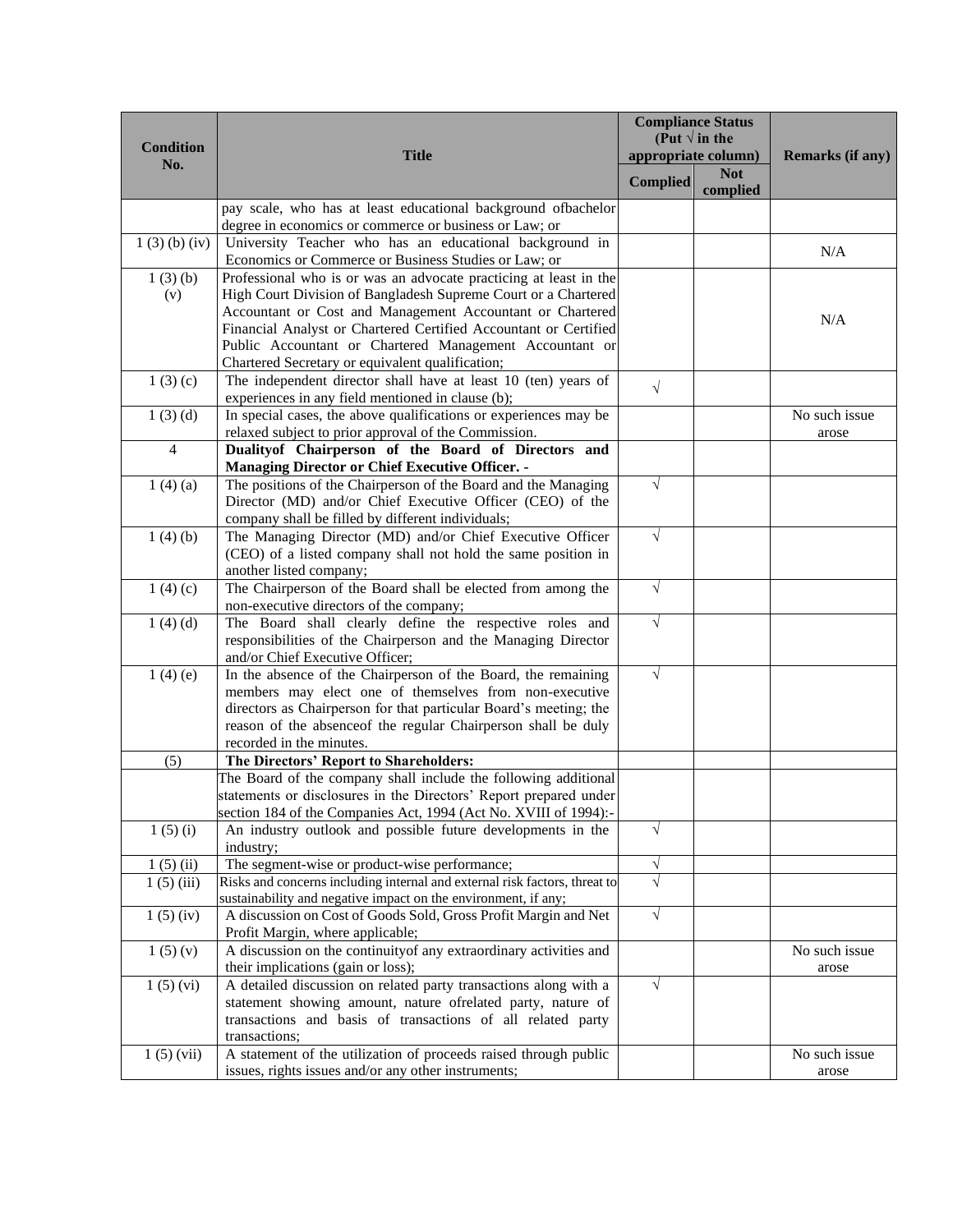|                       |                                                                                                                                                      |                 | <b>Compliance Status</b><br>(Put $\sqrt{}$ in the |                                                                   |
|-----------------------|------------------------------------------------------------------------------------------------------------------------------------------------------|-----------------|---------------------------------------------------|-------------------------------------------------------------------|
| <b>Condition</b>      | <b>Title</b>                                                                                                                                         |                 | appropriate column)                               | Remarks (if any)                                                  |
| No.                   |                                                                                                                                                      | <b>Complied</b> | <b>Not</b>                                        |                                                                   |
|                       |                                                                                                                                                      |                 | complied                                          |                                                                   |
| $1(5)$ (viii)         | An explanation if the financial results deteriorate after the                                                                                        |                 |                                                   | No such issue                                                     |
|                       | company goes for Initial Public Offering (IPO), Repeat Public<br>Offering (RPO), Rights Share Offer, Direct Listing, etc.;                           |                 |                                                   | arose                                                             |
| 1(5)(ix)              | An explanation of any significant variance that occurs between                                                                                       |                 |                                                   | No such matter to                                                 |
|                       | Quarterly Financial performances and Annual Financial                                                                                                |                 |                                                   | explain                                                           |
|                       | Statements;                                                                                                                                          |                 |                                                   |                                                                   |
| 1(5)(x)               | A statement of remuneration paid to the directors including<br><b>Independent Director</b>                                                           | $\sqrt{}$       |                                                   | Independent<br>Directors have not<br>received any<br>remuneration |
|                       |                                                                                                                                                      |                 |                                                   | Except meting<br>atendence fee                                    |
| 1(5)(xi)              | A statement that the financial statements prepared by the management of                                                                              | $\sqrt{}$       |                                                   |                                                                   |
|                       | the issuer company present fairly its state of affairs, the result of its                                                                            |                 |                                                   |                                                                   |
| 1(5)(xii)             | operations, cash flows and changes in equity;<br>A statement that proper books of account of the issuer company                                      | $\sqrt{}$       |                                                   |                                                                   |
|                       | have been maintained:                                                                                                                                |                 |                                                   |                                                                   |
| 1(5)(xiii)            | A statement that appropriate accounting policies have been                                                                                           | $\sqrt{}$       |                                                   |                                                                   |
|                       | consistently applied in preparation f the financial statements and                                                                                   |                 |                                                   |                                                                   |
|                       | that the accounting estimates are based on reasonable and prudent                                                                                    |                 |                                                   |                                                                   |
|                       | judgment;                                                                                                                                            |                 |                                                   |                                                                   |
| 1(5)(xiv)             | A statement that International Accounting Standards (IAS) or                                                                                         | $\sqrt{}$       |                                                   |                                                                   |
|                       | International Financial Reporting Standards (IFRS), as applicable<br>in Bangladesh, have been followed in the preparation of the                     |                 |                                                   |                                                                   |
|                       | financial statements and any departure therefrom has been                                                                                            |                 |                                                   |                                                                   |
|                       | adequately disclosed;                                                                                                                                |                 |                                                   |                                                                   |
| 1(5)(xy)              | A statement that the system of internal control is sound in design                                                                                   | $\sqrt{ }$      |                                                   |                                                                   |
|                       | and has been effectively implemented and monitored;                                                                                                  |                 |                                                   |                                                                   |
| 1(5)(xvi)             | A statement that minority shareholders have been protected from abusive<br>actions by, or in the interest of, controlling shareholders acting either | $\sqrt{}$       |                                                   |                                                                   |
|                       | directly or indirectly and have effective means of redress;                                                                                          |                 |                                                   |                                                                   |
| $1(5)$ (xvii)         | A statement that there is no significant doubt upon the issuer                                                                                       | $\sqrt{}$       |                                                   |                                                                   |
|                       | company's ability to continue as a going concern, if the issuer                                                                                      |                 |                                                   |                                                                   |
|                       | company is not considered to be a going concern, the fact along                                                                                      |                 |                                                   |                                                                   |
| $1(5)$ (xviii)        | with reasons thereof shall be disclosed;<br>An explanation that significant deviations from the last year's                                          |                 |                                                   | No such matter to                                                 |
|                       | operating results of the issuer company shall be highlighted and<br>the reasons thereof shall be explained;                                          |                 |                                                   | explain                                                           |
| 1(5)(xix)             | A statement where key operating and financial data of at least                                                                                       | $\sqrt{}$       |                                                   |                                                                   |
|                       | preceding 5 (five) years shall be summarized;                                                                                                        |                 |                                                   |                                                                   |
| 1(5)(xx)              | An explanation on the reasons if the issuer company has not<br>declared dividend (cash or stock) for the year;                                       | $\sqrt{}$       |                                                   |                                                                   |
| 1(5)(xxi)             | Board's statement to the effect that no bonus share or stock                                                                                         | $\sqrt{}$       |                                                   |                                                                   |
|                       | dividend has been or shall be declared as interim dividend;                                                                                          |                 |                                                   |                                                                   |
| $1(5)$ (xxii)         | The total number of Board meetings held during the year and                                                                                          | $\sqrt{ }$      |                                                   |                                                                   |
| $1(5)$ (xxiii)        | attendance by each director;<br>Parent or Subsidiary or Associated Companies and other related                                                       |                 |                                                   |                                                                   |
| (a)                   | parties (name-wise details);                                                                                                                         |                 |                                                   | N/A                                                               |
| $1(5)$ (xxiii)        | Directors, Chief Executive Officer, Company Secretary, Chief                                                                                         | $\sqrt{}$       |                                                   |                                                                   |
| (b)                   | Financial Officer, Head of Internal Audit and Compliance and                                                                                         |                 |                                                   |                                                                   |
|                       | their spouses and minor children (name-wise details);                                                                                                |                 |                                                   |                                                                   |
| $1(5)(xxiii)$ (c)     | Executives; and                                                                                                                                      | $\sqrt{}$       |                                                   |                                                                   |
| $1(5)$ (xxiii)<br>(d) | Shareholders holding ten percent (10%) or more voting interest in<br>the company (name-wise details);                                                |                 |                                                   |                                                                   |
|                       |                                                                                                                                                      |                 |                                                   |                                                                   |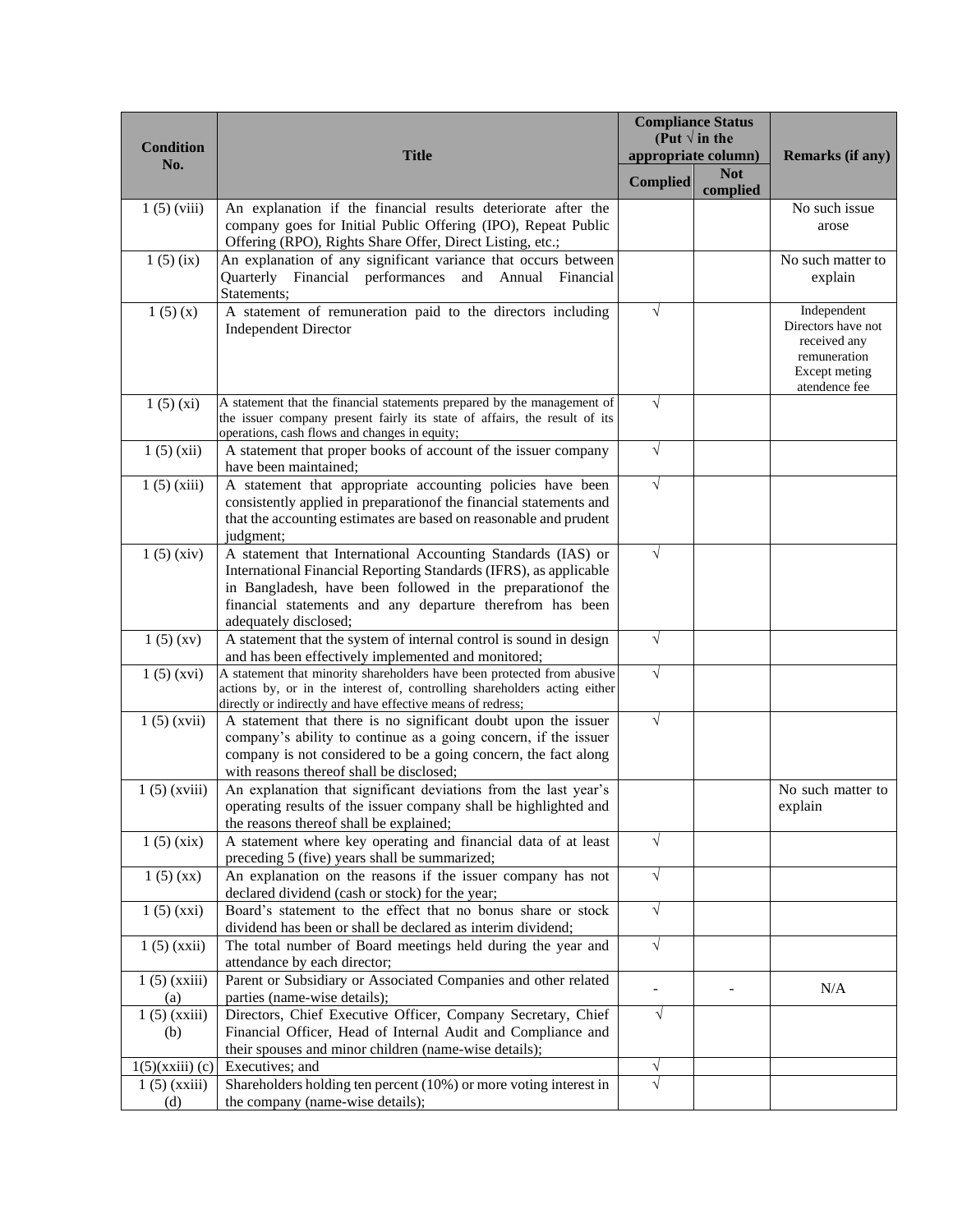|                                   |                                                                                                                                             | <b>Compliance Status</b><br>(Put $\sqrt{ }$ in the |            |                  |
|-----------------------------------|---------------------------------------------------------------------------------------------------------------------------------------------|----------------------------------------------------|------------|------------------|
| <b>Condition</b>                  | <b>Title</b>                                                                                                                                | appropriate column)                                |            | Remarks (if any) |
| No.                               |                                                                                                                                             | <b>Complied</b>                                    | <b>Not</b> |                  |
|                                   |                                                                                                                                             |                                                    | complied   |                  |
| $1(5)$ (xxiv)                     | In case of the appointment or reappointment of a director, a                                                                                |                                                    |            |                  |
|                                   | disclosure on the following information to the shareholders:                                                                                |                                                    |            |                  |
| $1(5)$ (xxiv) (a)                 | a brief resume of the director;                                                                                                             | $\sqrt{}$<br>$\sqrt{}$                             |            |                  |
| $1.5$ (xxiv) (b)<br>$1(5)$ (xxiv) | nature of his or her expertise in specific functional areas; and<br>names of companies in which the person also holds the                   | $\sqrt{}$                                          |            |                  |
| (c)                               | directorship and the membership of committees of the Board; -                                                                               |                                                    |            |                  |
| 1(5)(xxv)                         | A Management's Discussion and Analysis signed by CEO or MD                                                                                  |                                                    |            |                  |
|                                   | presenting detailed analysis of the company's position and                                                                                  |                                                    |            |                  |
|                                   | operations along with a brief discussion of changes in the                                                                                  |                                                    |            |                  |
|                                   | financial statements, among others, focusing on:                                                                                            |                                                    |            |                  |
| 1(5)(xxx)(a)                      | accounting policies and estimation for preparation of financial                                                                             | $\sqrt{}$                                          |            |                  |
|                                   | statements;                                                                                                                                 |                                                    |            |                  |
|                                   | $1(5)$ (xxv) (b) changes in accounting policies and estimation, if any, clearly                                                             | $\sqrt{}$                                          |            |                  |
|                                   | describing the effect on financial performance or results and                                                                               |                                                    |            |                  |
|                                   | financial position as well as cash flows in the absolute figure for                                                                         |                                                    |            |                  |
|                                   | such changes;                                                                                                                               |                                                    |            |                  |
| $1(5)$ (xxv) (c)                  | comparative analysis (including effects of inflation) of financial                                                                          | $\sqrt{}$                                          |            |                  |
|                                   | performance or results and financial position as well as cash flows<br>for current financial year with immediately preceding five years     |                                                    |            |                  |
|                                   | explaining reasons thereof;                                                                                                                 |                                                    |            |                  |
| $1(5)$ (xxv) (d)                  | compare such financial performance or results and financial                                                                                 | $\sqrt{ }$                                         |            |                  |
|                                   | position as well as cash flows with the peer industry scenario;                                                                             |                                                    |            |                  |
| $1(5)$ (xxv) (e)                  | briefly explain the financial and economic scenario of the country                                                                          | $\sqrt{}$                                          |            |                  |
|                                   | and the globe;                                                                                                                              |                                                    |            |                  |
| $1(5)$ (xxv) (f)                  | risks and concerns issues related to the financial statements,                                                                              | $\sqrt{}$                                          |            |                  |
|                                   | explaining such risk and a concerns mitigation plan of the                                                                                  |                                                    |            |                  |
|                                   | company; and                                                                                                                                |                                                    |            |                  |
| 1(5)(xxv)(g)                      | future plan or projection or forecast for the company's operation,                                                                          | $\sqrt{}$                                          |            |                  |
|                                   | performance and financial position, with justification thereof, i.e.,<br>actual position shall be explained to the shareholders in the next |                                                    |            |                  |
|                                   | AGM;                                                                                                                                        |                                                    |            |                  |
| $1(5)$ (xxvi)                     | Declaration or certification by the CEO and the CFO to the Board as                                                                         | $\sqrt{}$                                          |            |                  |
|                                   | required under condition No. 3(3) shall be disclosed as per                                                                                 |                                                    |            |                  |
|                                   | Annexure-A; and                                                                                                                             |                                                    |            |                  |
| $1(5)$ (xxvii)                    | The reportas well as certificate regarding compliance of                                                                                    | $\sqrt{}$                                          |            |                  |
|                                   | conditions of this Code as required under condition No. 9 shall be                                                                          |                                                    |            |                  |
|                                   | disclosed as per Annexure-B and Annexure-C.                                                                                                 |                                                    |            |                  |
| 1(6)                              | <b>Meetings of the Board of Directors</b>                                                                                                   |                                                    |            |                  |
|                                   | The company shall conduct its Board meetings and record the                                                                                 | $\sqrt{ }$                                         |            |                  |
|                                   | minutes of the meetings as well as keep required books and                                                                                  |                                                    |            |                  |
|                                   | records in line with the provisions of the relevant Bangladesh<br>Secretarial Standards (BSS) as adopted by the Institute of                |                                                    |            |                  |
|                                   | Chartered Secretaries of Bangladesh (ICSB) in so far as those                                                                               |                                                    |            |                  |
|                                   | standards are not inconsistent with any condition of this Code.                                                                             |                                                    |            |                  |
| 1(7)                              | Code of Conduct for the Chairperson, other Board members                                                                                    |                                                    |            |                  |
|                                   | and Chief Executive Officers                                                                                                                |                                                    |            |                  |
| 1(7)(a)                           | The Board shall lay down a code of conduct, based on the recommendation                                                                     | $\sqrt{ }$                                         |            |                  |
|                                   | of the Nomination and Remuneration Committee (NRC) at condition No.                                                                         |                                                    |            |                  |
|                                   | 6, for the Chairperson of the Board, other board members and Chief<br>Executive Officer of the company;                                     |                                                    |            |                  |
| 1(7)(b)                           | The code of conduct as determined by the NRC shall be posted on                                                                             | $\sqrt{ }$                                         |            |                  |
|                                   | the website of the company including, among others, prudent                                                                                 |                                                    |            |                  |
|                                   | conduct and behavior; confidentiality; conflict of interest;                                                                                |                                                    |            |                  |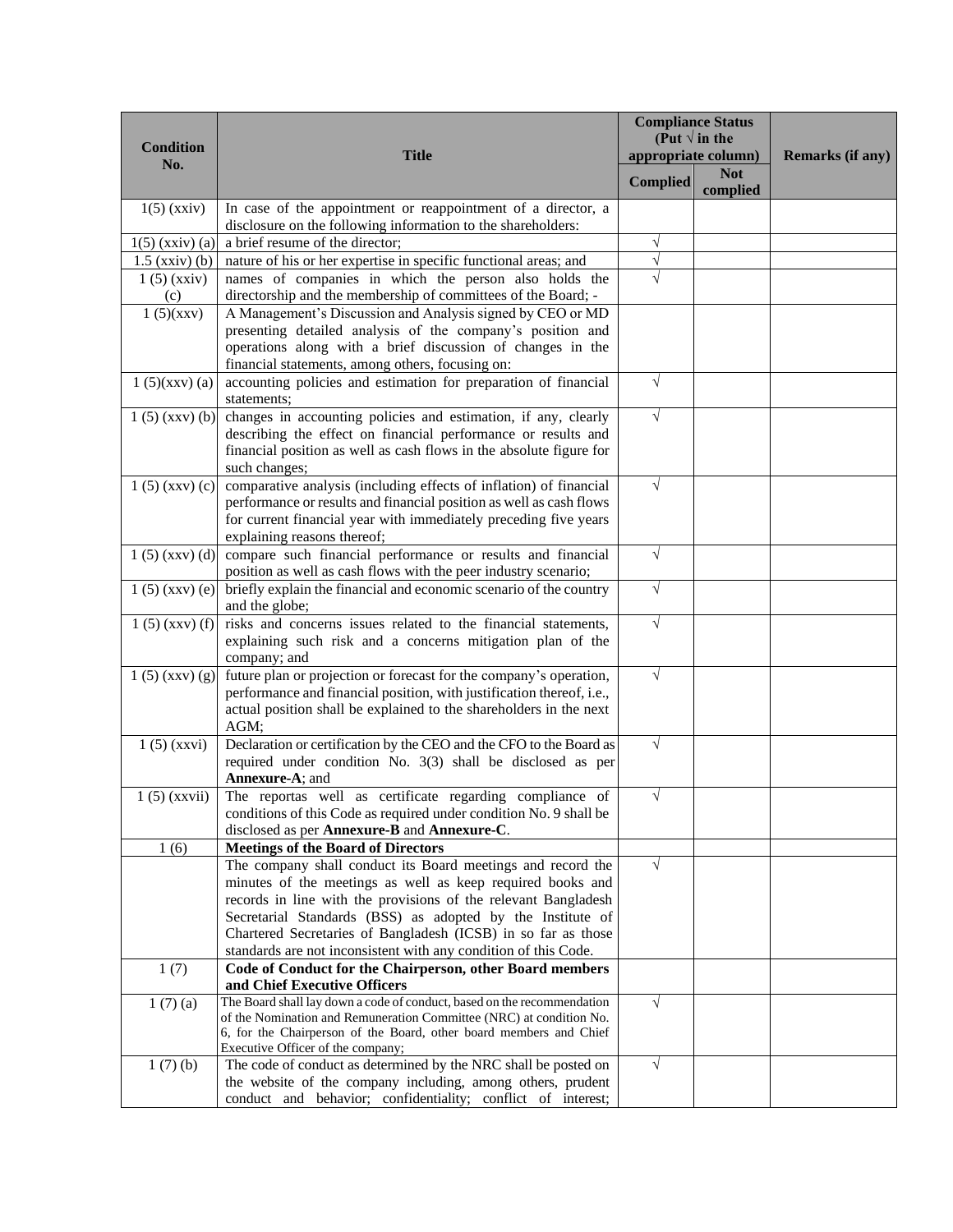|                        |                                                                                                                                                         |                     | <b>Compliance Status</b> |                                     |
|------------------------|---------------------------------------------------------------------------------------------------------------------------------------------------------|---------------------|--------------------------|-------------------------------------|
| <b>Condition</b>       |                                                                                                                                                         |                     | (Put $\sqrt{ }$ in the   |                                     |
| No.                    | <b>Title</b>                                                                                                                                            | appropriate column) |                          | <b>Remarks (if any)</b>             |
|                        |                                                                                                                                                         | <b>Complied</b>     | <b>Not</b><br>complied   |                                     |
|                        | compliance with laws, rules and regulations; prohibition of insider                                                                                     |                     |                          |                                     |
|                        | trading; relationship with the environment, employees, customers                                                                                        |                     |                          |                                     |
| $\overline{2}$         | and suppliers; and independency.<br>Governance of Board of Directors of Subsidiary Company. -                                                           |                     |                          |                                     |
|                        |                                                                                                                                                         |                     |                          | The Company has<br>subsidiary<br>no |
|                        |                                                                                                                                                         |                     |                          | Company.                            |
| 2(a)                   | Provisions relating to the composition of the Board of the holding                                                                                      |                     |                          | N/A                                 |
|                        | company shall be made applicable to the composition of the                                                                                              |                     |                          |                                     |
|                        | Board of the subsidiary company;                                                                                                                        |                     |                          |                                     |
| 2(b)                   | At least 1 (one) independent director on the Board of the holding<br>company shall be a director on the Board of the subsidiary company;                |                     |                          | N/A                                 |
| 2(c)                   | The minutes of the Board meeting of the subsidiary company shall be placed                                                                              |                     |                          | N/A                                 |
|                        | for review at the following Board meeting of the holding company;                                                                                       |                     |                          |                                     |
| 2(d)                   | The minutes of the respective Board meeting of the holding                                                                                              |                     |                          | N/A                                 |
|                        | company shall state that they have reviewed the affairs of the                                                                                          |                     |                          |                                     |
|                        | subsidiary company also;                                                                                                                                |                     |                          |                                     |
| 2(e)                   | The Audit Committee of the holding company shall also review the financial<br>statements, in particular the investments made by the subsidiary company. |                     |                          | N/A                                 |
| $\mathbf{3}$           | Managing Director (MD) or Chief Executive Officer (CEO),                                                                                                |                     |                          |                                     |
|                        | Chief Financial Officer (CFO), Head of Internal Audit and                                                                                               |                     |                          |                                     |
|                        | <b>Compliance (HIAC) and Company Secretary (CS)</b>                                                                                                     |                     |                          |                                     |
| 3(1)                   | <b>Appointment</b>                                                                                                                                      |                     |                          |                                     |
| $\overline{3}$ (1) (a) | The Board shall appoint a Managing Director (MD) or Chief                                                                                               | $\sqrt{}$           |                          |                                     |
|                        | Executive Officer (CEO), a Company Secretary (CS), a Chief                                                                                              |                     |                          |                                     |
|                        | Financial Officer (CFO) and a Head of Internal Audit and                                                                                                |                     |                          |                                     |
| 3(1)(b)                | Compliance (HIAC);<br>The positions of the Managing Director (MD) or Chief Executive                                                                    | $\sqrt{}$           |                          |                                     |
|                        | Officer (CEO), Company Secretary (CS), Chief Financial Officer                                                                                          |                     |                          |                                     |
|                        | (CFO) and Head of Internal Audit and Compliance (HIAC) shall                                                                                            |                     |                          |                                     |
|                        | be filled by different individuals;                                                                                                                     |                     |                          |                                     |
| 3(1)(c)                | The MD or CEO, CS, CFO and HIAC of a listed company shall not hold                                                                                      | $\sqrt{}$           |                          |                                     |
|                        | any executive position in any other company at the same time;                                                                                           |                     |                          |                                     |
| 3(1)(d)                | The Board shall clearly define respective roles, responsibilities                                                                                       | $\sqrt{}$           |                          |                                     |
| 3(1)(e)                | and duties of the CFO, the HIAC and the CS;<br>The MD or CEO, CS, CFO and HIAC shall not be removed from their                                          | $\sqrt{}$           |                          |                                     |
|                        | position without the approvalof the Board as well as immediate                                                                                          |                     |                          |                                     |
|                        | dissemination to the Commission and stock exchange(s).                                                                                                  |                     |                          |                                     |
| 3(2)                   | <b>Requirement to attend the Boardof Directors' Meetings</b>                                                                                            |                     |                          |                                     |
|                        | The MD or CEO, CS, CFO and HIAC of the company shall attend                                                                                             | √                   |                          |                                     |
|                        | the meetings of the Board:                                                                                                                              |                     |                          |                                     |
|                        | Provided that the CS, CFO and/or the HIAC shall not attend such<br>part of a meeting of the Board which involves consideration of an                    |                     |                          |                                     |
|                        | agenda item relating to their personal matters.                                                                                                         |                     |                          |                                     |
| 3(3)                   | Duties of Managing Director(MD) or Chief Executive Officer                                                                                              |                     |                          |                                     |
|                        | (CEO) and Chief Financial Officer (CFO)                                                                                                                 |                     |                          |                                     |
| 3(3)(a)                | The MD or CEO and CFO shall certify to the Board that they have                                                                                         |                     |                          |                                     |
|                        | reviewed financial statements for the year and that to the best of                                                                                      |                     |                          |                                     |
|                        | their knowledge and belief:                                                                                                                             |                     |                          |                                     |
| 3(3)(a)(i)             | These statements do not contain any materially untrue statement or                                                                                      | $\sqrt{}$           |                          |                                     |
|                        | omit any material fact or contain statements that might be                                                                                              |                     |                          |                                     |
| 3(3)(a)(ii)            | misleading; and<br>these statements together present a true and fair view of the                                                                        | $\sqrt{ }$          |                          |                                     |
|                        | company's affairs and are in compliance with existing accounting                                                                                        |                     |                          |                                     |
|                        | standards and applicable laws;                                                                                                                          |                     |                          |                                     |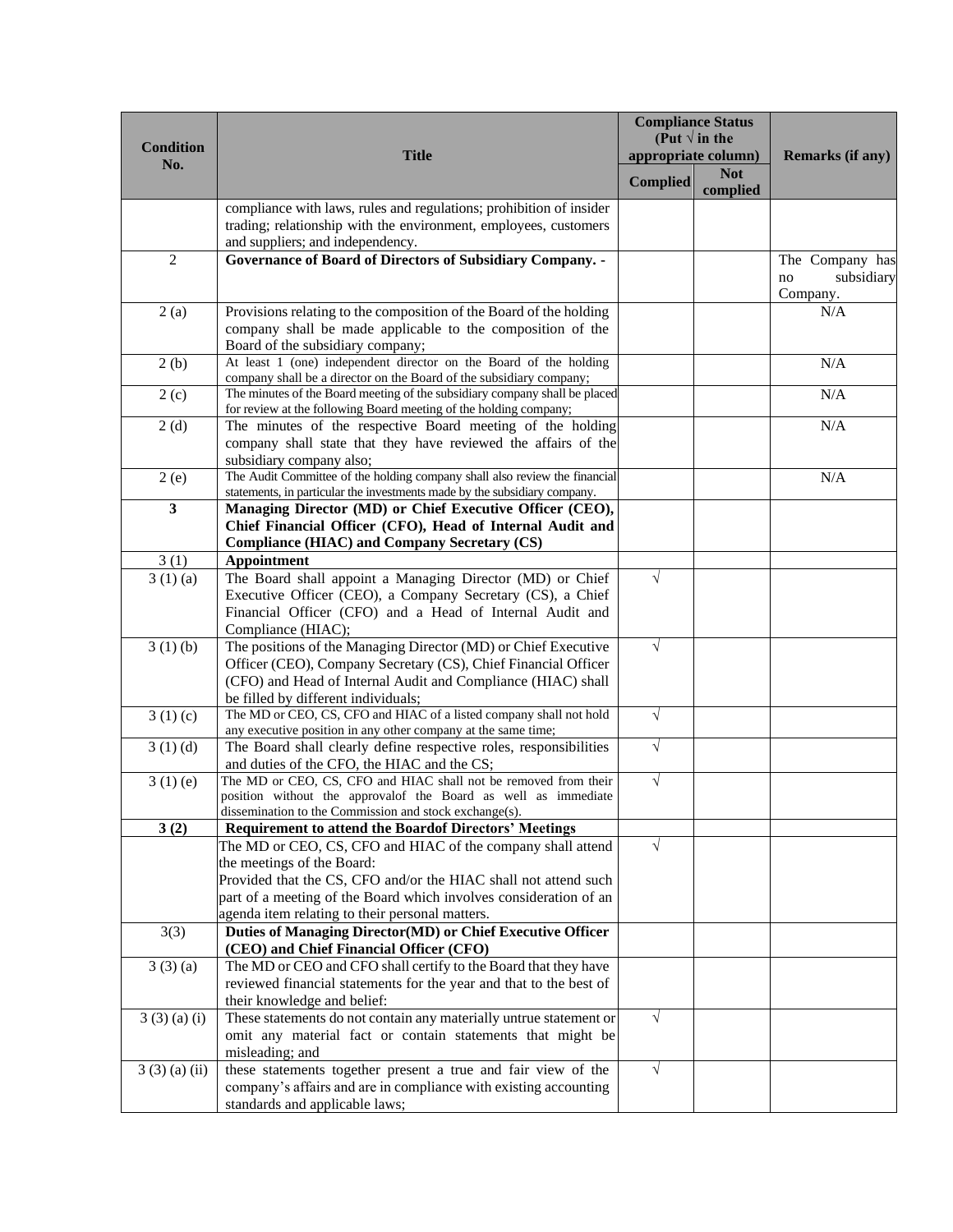|                  |                                                                                                                                        |                 | <b>Compliance Status</b>                      |                   |
|------------------|----------------------------------------------------------------------------------------------------------------------------------------|-----------------|-----------------------------------------------|-------------------|
| <b>Condition</b> | <b>Title</b>                                                                                                                           |                 | (Put $\sqrt{ }$ in the<br>appropriate column) | Remarks (if any)  |
| No.              |                                                                                                                                        |                 | <b>Not</b>                                    |                   |
|                  |                                                                                                                                        | <b>Complied</b> | complied                                      |                   |
| 3(3)(b)          | The MD or CEO and CFO shall also certify that there are, to the best of                                                                | $\sqrt{}$       |                                               |                   |
|                  | knowledge and belief, no transactions entered into by the company                                                                      |                 |                                               |                   |
|                  | during the year which are fraudulent, illegal or in violation of the code                                                              |                 |                                               |                   |
|                  | of conduct for the company's Board or its members;<br>The certification of the MD or CEO and CFO shall be disclosed                    | $\sqrt{ }$      |                                               |                   |
| 3(3)(c)          | in the Annual Report.                                                                                                                  |                 |                                               |                   |
| $\overline{4}$   | <b>Board of Directors' Committee. -</b>                                                                                                |                 |                                               |                   |
|                  | For ensuring good governance in the company, the Board shall                                                                           |                 |                                               |                   |
|                  | have at least following sub-committees:                                                                                                |                 |                                               |                   |
| 4(i)             | Audit Committee; and                                                                                                                   | $\sqrt{}$       |                                               |                   |
| 4(i)             | Nomination and Remuneration Committee.                                                                                                 |                 |                                               |                   |
| 5                | <b>Audit Committee. -</b>                                                                                                              |                 |                                               |                   |
| 5(1)             | Responsibility to the Board of Directors.                                                                                              |                 |                                               |                   |
| 5(1)(a)          | The company shall have an Audit Committee as a sub-committee                                                                           | $\sqrt{}$       |                                               |                   |
|                  | of the Board;                                                                                                                          |                 |                                               |                   |
| $5(1)$ (b)       | The Audit Committee shall assist the Board in ensuring that the                                                                        | $\sqrt{}$       |                                               |                   |
|                  | financial statements reflect true and fair view of the state of affairs                                                                |                 |                                               |                   |
|                  | of the company and in ensuring a good monitoring system within                                                                         |                 |                                               |                   |
|                  | the business;                                                                                                                          | $\sqrt{}$       |                                               |                   |
| 5(1)(c)          | The Audit Committee shall be responsible to the Board; the duties<br>of the Audit Committee shall be clearly set forth in writing.     |                 |                                               |                   |
| 5(2)             | <b>Constitution of the Audit Committee</b>                                                                                             |                 |                                               |                   |
| 5(2)(a)          | The Audit Committee shall be composed of at least 3 (three) members;                                                                   | $\sqrt{}$       |                                               |                   |
| 5(2)(b)          | The Board shall appoint members of the Audit Committee who                                                                             | $\sqrt{}$       |                                               |                   |
|                  | shall be non-executive directors of the company excepting                                                                              |                 |                                               |                   |
|                  | Chairperson of the Board and shall include at least 1 (one)                                                                            |                 |                                               |                   |
|                  | independent director;                                                                                                                  |                 |                                               |                   |
| 5(2)(c)          | All members of the audit committee should be "financially                                                                              | $\sqrt{}$       |                                               |                   |
|                  | literate" and at least 1 (one) member shall have accounting or                                                                         |                 |                                               |                   |
|                  | related financial management background and 10 (ten) years of                                                                          |                 |                                               |                   |
|                  | such experience;                                                                                                                       |                 |                                               |                   |
| 5(2)(d)          | When the term of service of any Committee member expires or                                                                            |                 |                                               | No such matter to |
|                  | there is any circumstance causing any Committee member to be                                                                           |                 |                                               | explain           |
|                  | unable to hold office before expiration of the term of service, thus<br>making the number of the Committee members to be lower than    |                 |                                               |                   |
|                  | the prescribed number of 3 (three) persons, the Board shall appoint                                                                    |                 |                                               |                   |
|                  | the new Committee member to fill up the vacancy immediately or                                                                         |                 |                                               |                   |
|                  | not later than 1 (one) month from the date of vacancy in the                                                                           |                 |                                               |                   |
|                  | Committee to ensure continuity of the performance of work of the                                                                       |                 |                                               |                   |
|                  | Audit Committee;                                                                                                                       |                 |                                               |                   |
| 5(2)(e)          | The company secretary shall act as the secretary of the Committee;                                                                     | V               |                                               |                   |
| 5(2)(f)          | The quorum of the Audit Committee meeting shall not constitute                                                                         | $\sqrt{}$       |                                               |                   |
|                  | without at least 1 (one) independent director.                                                                                         |                 |                                               |                   |
| 5(3)             | <b>Chairperson of the Audit Committee</b>                                                                                              |                 |                                               |                   |
| $5(3)$ (a)       | The Board shall select 1 (one) member of the Audit Committee                                                                           | $\sqrt{}$       |                                               |                   |
|                  | to be Chairperson of the Audit Committee, who shall be an                                                                              |                 |                                               |                   |
|                  | independent director;                                                                                                                  |                 |                                               |                   |
| $5(3)$ (b)       | In the absence of the Chairperson of the Audit Committee, the                                                                          |                 |                                               | No such incident  |
|                  | remaining members may elect one of themselves as Chairperson for<br>that particular meeting, in that case there shall be no problem of |                 |                                               | arose             |
|                  | constituting a quorum as required under condition No. $5(4)(b)$ and                                                                    |                 |                                               |                   |
|                  | the reason of absence of the regular Chairperson shall be duly                                                                         |                 |                                               |                   |
|                  | recorded in the minutes.                                                                                                               |                 |                                               |                   |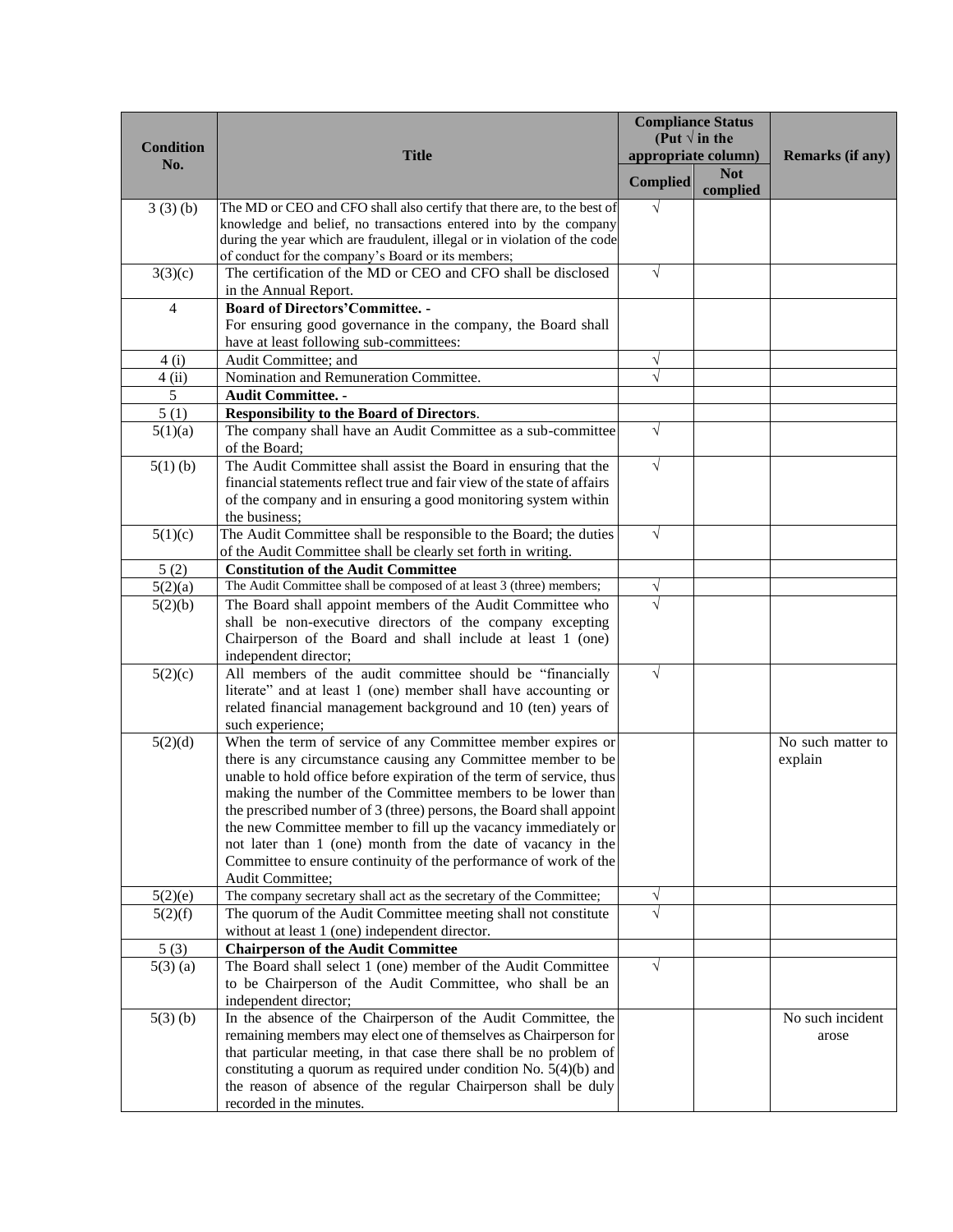|                  |                                                                                                                                                              | <b>Compliance Status</b><br>(Put $\sqrt{}$ in the |                     |                      |
|------------------|--------------------------------------------------------------------------------------------------------------------------------------------------------------|---------------------------------------------------|---------------------|----------------------|
| <b>Condition</b> | <b>Title</b>                                                                                                                                                 |                                                   | appropriate column) | Remarks (if any)     |
| No.              |                                                                                                                                                              |                                                   | <b>Not</b>          |                      |
|                  |                                                                                                                                                              | <b>Complied</b>                                   | complied            |                      |
| 5(3)(c)          | Chairperson of the Audit Committee shall remain present in the                                                                                               | $\sqrt{}$                                         |                     | Will attend in       |
|                  | Annual General Meeting (AGM):                                                                                                                                |                                                   |                     | upcoming AGM         |
|                  | Provided that in absence of Chairperson of the Audit Committee,                                                                                              |                                                   |                     |                      |
|                  | any other member from the Audit Committee shall be selected to                                                                                               |                                                   |                     |                      |
|                  | be present in the annual general meeting (AGM) and the reason                                                                                                |                                                   |                     |                      |
|                  | for the absence f the Chairperson of the Audit Committee shall be<br>recorded in the minutes of the AGM.                                                     |                                                   |                     |                      |
| 5(4)             | <b>Meeting of the Audit Committee</b>                                                                                                                        |                                                   |                     |                      |
| 5(4)(a)          | The Audit Committee shall conduct at least its four meetings in a                                                                                            | $\sqrt{}$                                         |                     |                      |
|                  | financial year: Provided that an emergency meeting in addition to                                                                                            |                                                   |                     |                      |
|                  | regular meeting may be convened at the request of any one of the                                                                                             |                                                   |                     |                      |
|                  | members of the Committee;                                                                                                                                    |                                                   |                     |                      |
| 5(4)(b)          | The quorum of the meeting of the Audit Committee shall be                                                                                                    | $\sqrt{}$                                         |                     | Independent          |
|                  | constituted in presence of either two members or two-thirdof the                                                                                             |                                                   |                     | director will remain |
|                  | members of the Audit Committee, whichever is higher, where                                                                                                   |                                                   |                     | present in meeting   |
|                  | presence of an independent director is a must.                                                                                                               |                                                   |                     | from onward          |
| 5(5)             | <b>Role of Audit Committee:</b>                                                                                                                              |                                                   |                     |                      |
| 5(5)(a)          | oversee the financial reporting process;                                                                                                                     | $\sqrt{}$                                         |                     |                      |
| 5(5)(b)          | monitor choice of accounting policies and principles;                                                                                                        | $\sqrt{}$                                         |                     |                      |
| 5(5)(c)          | monitor Internal Audit and Compliance process to ensure that it is adequately<br>resourced, including approval of the Internal Audit and Compliance Plan and | $\sqrt{}$                                         |                     |                      |
|                  | review of the Internal Audit and Compliance Report;                                                                                                          |                                                   |                     |                      |
| 5(5)(d)          | overseehiring and performance of external auditors;                                                                                                          | $\sqrt{}$                                         |                     |                      |
| 5(5)(e)          | hold meeting with the external or statutory auditors for review of                                                                                           |                                                   |                     |                      |
|                  | the annual financial statements before submission to the Board                                                                                               |                                                   |                     |                      |
|                  | for approval or adoption;                                                                                                                                    |                                                   |                     |                      |
| $5(5)$ (f)       | review along with the management, the annual financial                                                                                                       | $\sqrt{}$                                         |                     |                      |
|                  | statements before submission to the Board for approval;                                                                                                      |                                                   |                     |                      |
| $5(5)$ (g)       | review along with the management, the quarterly and halfyearly financial<br>statements before submission to the Board for approval;                          | $\sqrt{}$                                         |                     |                      |
| $5(5)$ (h)       | review the adequacy of internal audit function;                                                                                                              | $\sqrt{}$                                         |                     |                      |
| $5(5)$ (i)       | review the Management's Discussion and Analysis before                                                                                                       |                                                   |                     |                      |
|                  | disclosing in the Annual Report;                                                                                                                             |                                                   |                     |                      |
| $5(5)$ (j)       | review statement of all related party transactions submitted by the                                                                                          | $\sqrt{}$                                         |                     |                      |
|                  | management;                                                                                                                                                  |                                                   |                     |                      |
| $5(5)$ (k)       | review Management Letters or Letter of Internal Control                                                                                                      | $\sqrt{ }$                                        |                     |                      |
|                  | weakness issued by statutory auditors;                                                                                                                       |                                                   |                     |                      |
| $5(5)$ (l)       | oversee the determination of audit fees based on scope and magnitude,                                                                                        | $\sqrt{}$                                         |                     |                      |
|                  | level of expertise deployed and time required for effective audit and<br>evaluate the performance of external auditors; and                                  |                                                   |                     |                      |
| $5(5)$ (m)       | oversee whether the proceeds raised through Initial Public Offering                                                                                          |                                                   |                     | No such matter       |
|                  | (IPO) or Repeat Public Offering (RPO) or Rights Share Offer have                                                                                             |                                                   |                     | arose                |
|                  | been utilized as per the purposes stated in relevant offer document                                                                                          |                                                   |                     |                      |
|                  | or prospectus approved by the Commission: Provided that the                                                                                                  |                                                   |                     |                      |
|                  | management shall disclose to the Audit Committee about the uses                                                                                              |                                                   |                     |                      |
|                  | or applications of the proceeds by major category (capital                                                                                                   |                                                   |                     |                      |
|                  | expenditure, sales and marketing expenses, working capital, etc.),                                                                                           |                                                   |                     |                      |
|                  | on a quarterly basis, as a part of their quarterly declaration of                                                                                            |                                                   |                     |                      |
|                  | financial results: Provided further that on an annual basis, the                                                                                             |                                                   |                     |                      |
|                  | company shall prepare a statement of the proceeds utilized for the                                                                                           |                                                   |                     |                      |
|                  | purposes other than those stated in the offer document or prospectus<br>for publication in the Annual Report along with the comments of                      |                                                   |                     |                      |
|                  | the Audit Committee.                                                                                                                                         |                                                   |                     |                      |
| 5(6)             | <b>Reporting of the Audit Committee</b>                                                                                                                      |                                                   |                     |                      |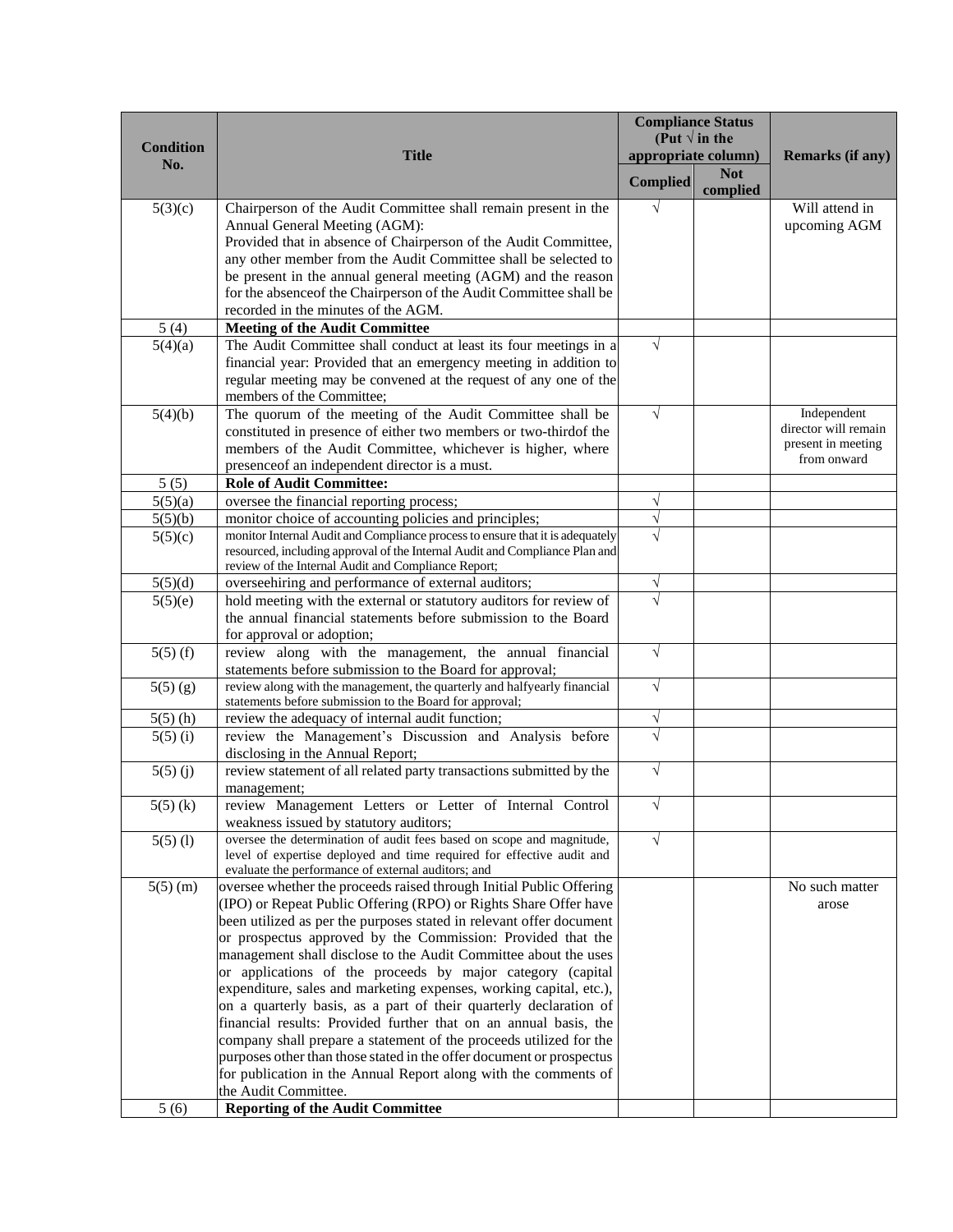| <b>Condition</b>   |                                                                                                                         |                 | <b>Compliance Status</b><br>(Put $\sqrt{ }$ in the |                         |
|--------------------|-------------------------------------------------------------------------------------------------------------------------|-----------------|----------------------------------------------------|-------------------------|
| No.                | <b>Title</b>                                                                                                            |                 | appropriate column)                                | <b>Remarks (if any)</b> |
|                    |                                                                                                                         | <b>Complied</b> | <b>Not</b><br>complied                             |                         |
| 5(6)(a)            | <b>Reporting to the Board of Directors</b>                                                                              |                 |                                                    |                         |
| 5(6)(a)(i)         | The Audit Committee shall report on its activities to the Board.                                                        | V               |                                                    |                         |
| 5(6)(a)(ii)        | The Audit Committee shall immediately report to the board on the                                                        |                 |                                                    |                         |
|                    | following findings, if any:                                                                                             |                 |                                                    |                         |
| 5(6)(a)(ii)(a)     | report on conflicts of interests;                                                                                       |                 |                                                    |                         |
| $5(6)(a)(ii)$ (b)  | suspected or presumed fraud or irregularity or material defect                                                          |                 |                                                    |                         |
|                    | identified in the internal audit and compliance process or in the                                                       |                 |                                                    |                         |
|                    | financial statements;                                                                                                   |                 |                                                    | No such incidence       |
| $5(6)$ (a)(ii) (c) | suspected infringement of laws, regulatory compliances including<br>securities related laws, rules and regulations; and |                 |                                                    | arose                   |
| $5(6)(a)(ii)$ (d)  | any other matter which the Audit Committee deems necessary                                                              |                 |                                                    |                         |
|                    | shall be disclosed to the Board immediately;                                                                            |                 |                                                    |                         |
| 5(6)(b)            | <b>Reporting to the Authorities</b>                                                                                     |                 |                                                    | No such                 |
|                    | If the Audit Committee has reported to the Board about anything                                                         |                 |                                                    | reportable              |
|                    | which has material impact on the financial condition and results of                                                     |                 |                                                    | incidence arose         |
|                    | operation and has discussed with the Board and the management                                                           |                 |                                                    |                         |
|                    | that any rectification is necessary and if the Audit Committee finds                                                    |                 |                                                    |                         |
|                    | that such rectification has been unreasonably ignored, the Audit                                                        |                 |                                                    |                         |
|                    | Committee shall report such finding to the Commission, upon                                                             |                 |                                                    |                         |
|                    | reporting of such matters to the Board for three times or                                                               |                 |                                                    |                         |
|                    | completion of a period of 6 (six) months from the date of first                                                         |                 |                                                    |                         |
| 5.7                | reporting to the Board, whichever is earlier.<br>Reporting to the Shareholders and General Investors                    | √               |                                                    |                         |
|                    | Report on activities carried out by the Audit Committee,                                                                |                 |                                                    |                         |
|                    | including any report made to the Board under condition No.                                                              |                 |                                                    |                         |
|                    | $5(6)(a)(ii)$ above during the year, shall be signed by the                                                             |                 |                                                    |                         |
|                    | Chairperson of the Audit Committee and disclosed in the annual                                                          |                 |                                                    |                         |
|                    | report of the issuer company.                                                                                           |                 |                                                    |                         |
| 6                  | <b>Nomination and Remuneration Committee (NRC).-</b>                                                                    |                 |                                                    |                         |
| 6(1)               | <b>Responsibility to the Board of Directors</b>                                                                         |                 |                                                    |                         |
| 6(1)(a)            | The company shall have a Nomination and Remuneration                                                                    | $\sqrt{}$       |                                                    |                         |
|                    | Committee (NRC) as a sub-committee of the Board;                                                                        |                 |                                                    |                         |
| 6(1)(b)            | The NRC shall assist the Board in the formulation of the                                                                | $\sqrt{}$       |                                                    |                         |
|                    | nomination criteria or policy for determining qualifications,                                                           |                 |                                                    |                         |
|                    | positive attributes, experiences and independence of directors and                                                      |                 |                                                    |                         |
|                    | toplevel executive as well as a policy for formal process of                                                            |                 |                                                    |                         |
|                    | considering remuneration of directors, toplevel executive;                                                              |                 |                                                    |                         |
| 6(1)(c)            | The Terms of Reference (ToR) of the NRC shall be clearly set forth                                                      | $\sqrt{}$       |                                                    |                         |
|                    | in writing covering the areas stated at condition No. 6(5)(b).                                                          |                 |                                                    |                         |
| 6(2)               | <b>Constitution of the NRC</b>                                                                                          |                 |                                                    |                         |
| $6(2)$ (a)         | The Committee shall comprise of at least three members                                                                  | $\sqrt{ }$      |                                                    |                         |
|                    | including an independent director;                                                                                      |                 |                                                    |                         |
| 6(2)(b)            | All members of the Committee shall be non-executive directors;                                                          | $\sqrt{}$       |                                                    |                         |
| 6(2)(c)            | Members of the Committee shall be nominated and appointed by                                                            | V               |                                                    |                         |
|                    | the Board;                                                                                                              |                 |                                                    |                         |
| 6(2)(d)            | The Board shall have authority to remove and appoint any                                                                | $\sqrt{}$       |                                                    |                         |
|                    | member of the Committee;                                                                                                |                 |                                                    |                         |
| 6(2)(e)            | In case of death, resignation, disqualification, or removal of any                                                      |                 |                                                    | No such incidence       |
|                    | member of the Committee or in any other cases of vacancies, the                                                         |                 |                                                    | arose                   |
|                    | board shall fill the vacancy within 180 (one hundred eighty) days                                                       |                 |                                                    |                         |
|                    | of occurring such vacancy in the Committee;<br>The Chairperson of the Committee may appoint or co-opt any external      |                 |                                                    | No such incidence       |
| 6(2)(f)            | expert and/or member(s) of staff to the Committee as advisor who shall be                                               |                 |                                                    | arose                   |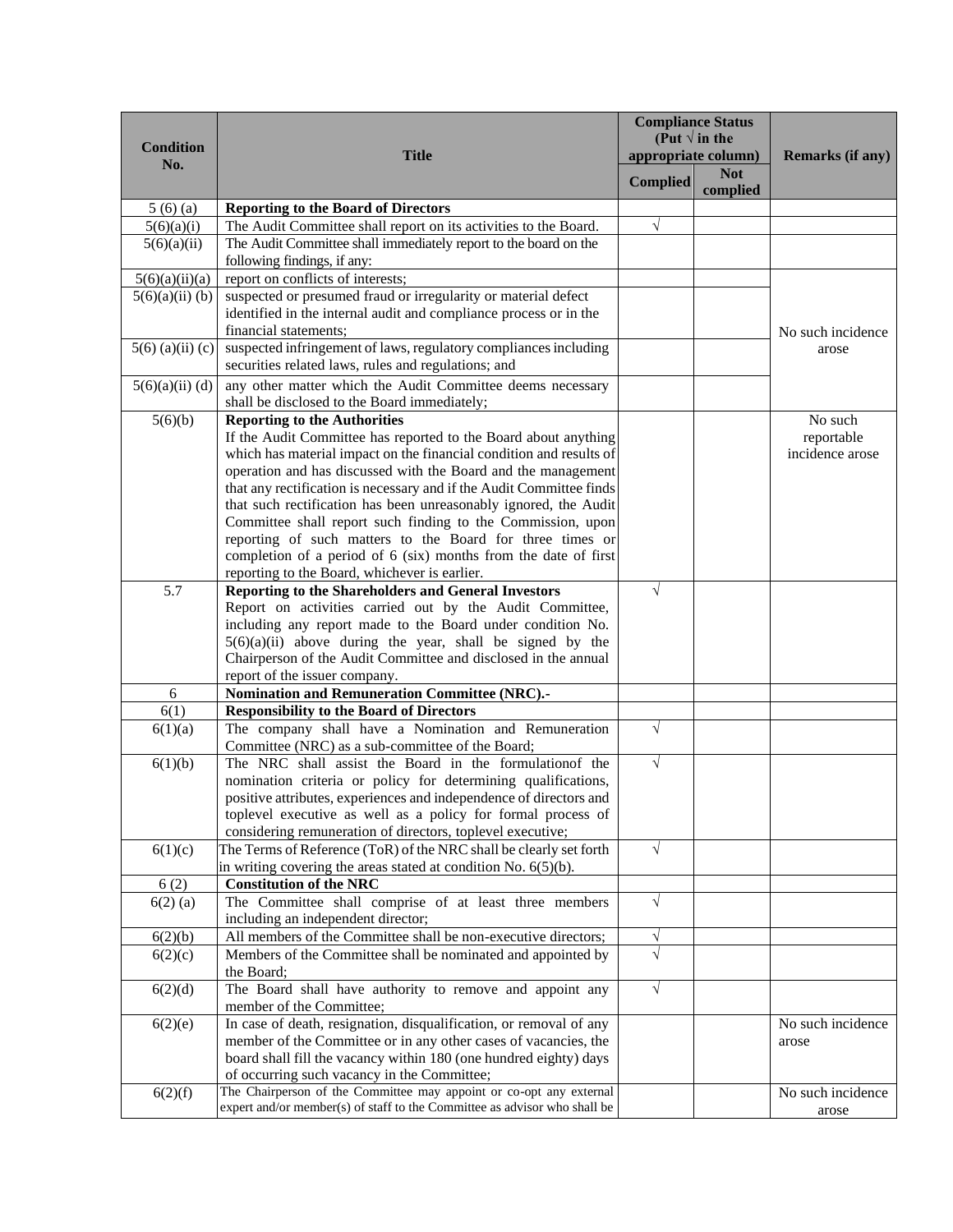|                  |                                                                                                                                                                                                                                                                                                                                                                                                                                      |                 | <b>Compliance Status</b><br>(Put $\sqrt{}$ in the |                                      |  |
|------------------|--------------------------------------------------------------------------------------------------------------------------------------------------------------------------------------------------------------------------------------------------------------------------------------------------------------------------------------------------------------------------------------------------------------------------------------|-----------------|---------------------------------------------------|--------------------------------------|--|
| <b>Condition</b> | <b>Title</b>                                                                                                                                                                                                                                                                                                                                                                                                                         |                 | appropriate column)                               | Remarks (if any)                     |  |
| No.              |                                                                                                                                                                                                                                                                                                                                                                                                                                      | <b>Complied</b> | <b>Not</b><br>complied                            |                                      |  |
|                  | non-voting member, if the Chairperson feels that advice or suggestion from<br>such external expert and/or member(s) of staff shall be required or valuable<br>for the Committee;                                                                                                                                                                                                                                                     |                 |                                                   |                                      |  |
| 6(2)(g)          | The company secretary shall act as the secretary of the<br>Committee;                                                                                                                                                                                                                                                                                                                                                                | $\sqrt{}$       |                                                   |                                      |  |
| $6(2)$ (h)       | The quorum of the NRC meeting shall not constitute without the<br>attendance of at least an independent director;                                                                                                                                                                                                                                                                                                                    | $\sqrt{}$       |                                                   |                                      |  |
| $6(2)$ (i)       | No member of the NRC shall receive, either directly or indirectly,<br>any remuneration for any advisory or consultancy role or<br>otherwise, other than Director's fees or honorarium from the<br>company.                                                                                                                                                                                                                           | $\sqrt{}$       |                                                   |                                      |  |
| 6(3)             | <b>Chairperson of the NRC</b>                                                                                                                                                                                                                                                                                                                                                                                                        |                 |                                                   |                                      |  |
| $6(3)$ (a)       | The Board shall select 1 (one) member of the NRC to be Chairperson of<br>the Committee, who shall be an independent director;                                                                                                                                                                                                                                                                                                        | $\sqrt{}$       |                                                   |                                      |  |
| $6(3)$ (b)       | In the absence of the Chairperson of the NRC, the remaining<br>members may elect one of themselves as Chairperson for that<br>particular meeting, the reason of absence of the regular<br>Chairperson shall be duly recorded in the minutes;                                                                                                                                                                                         |                 |                                                   | No such incidence<br>arose           |  |
| $6(3)$ (c)       | The Chairperson of the NRC shall attend the annual general<br>meeting (AGM) to answer the queries of the shareholders:<br>Provided that in absence of Chairperson of the NRC, any other<br>member from the NRC shall be selected to be present in the<br>annual general meeting (AGM) for answering the shareholder's<br>queries and reason for absenceof the Chairperson of the NRC<br>shall be recorded in the minutes of the AGM. |                 |                                                   | Will<br>attend<br>in<br>upcoming AGM |  |
| 6(4)             | <b>Meeting of the NRC</b>                                                                                                                                                                                                                                                                                                                                                                                                            |                 |                                                   |                                      |  |
| $6(4)$ (a)       |                                                                                                                                                                                                                                                                                                                                                                                                                                      |                 |                                                   |                                      |  |
| $6(4)$ (b)       | The NRC shall conduct at least one meeting in a financial year;<br>The Chairperson of the NRC may convene an emergency meeting                                                                                                                                                                                                                                                                                                       | V<br>$\sqrt{}$  |                                                   |                                      |  |
|                  | upon request by any member of the NRC;                                                                                                                                                                                                                                                                                                                                                                                               |                 |                                                   |                                      |  |
| 6(4)(c)          | The quorum of the meeting of the NRC shall be constituted in presence of<br>either two members or two third of the members of the Committee,<br>whichever is higher, where presence f an independent director is must as<br>required under condition No. 6(2)(h);                                                                                                                                                                    | $\sqrt{}$       |                                                   |                                      |  |
| $6(4)$ (d)       | The proceedings of each meeting of the NRC shall duly be<br>recorded in the minutes and such minutes shall be confirmed in<br>the next meeting of the NRC.                                                                                                                                                                                                                                                                           | $\sqrt{}$       |                                                   |                                      |  |
| 6(5)             | Role of the NRC                                                                                                                                                                                                                                                                                                                                                                                                                      |                 |                                                   |                                      |  |
| $6(5)$ (a)       | NRC shall be independent and responsible or accountable to the<br>Board and to the shareholders;                                                                                                                                                                                                                                                                                                                                     | $\sqrt{}$       |                                                   |                                      |  |
| $6(5)$ (b)       | NRC shall oversee, among others, the following matters and<br>make report with recommendation to the Board:                                                                                                                                                                                                                                                                                                                          | $\sqrt{}$       |                                                   |                                      |  |
| 6(5)(b)(i)       | formulating the criteria for determining qualifications, positive<br>attributes and independence of a director and recommend a policy<br>to the Board, relating to the remuneration of the directors, toplevel<br>executive, considering the following:                                                                                                                                                                              | $\sqrt{}$       |                                                   |                                      |  |
| $6(5)$ (b)(i)(a) | the level and composition of remuneration is reasonable and<br>sufficient to attract, retain and motivate suitable directors to run<br>the company successfully;                                                                                                                                                                                                                                                                     | $\sqrt{}$       |                                                   |                                      |  |
| 6(5)(b)(i)(b)    | the relationship of remuneration to performance is clear and<br>meets appropriate performance benchmarks; and                                                                                                                                                                                                                                                                                                                        | $\sqrt{}$       |                                                   |                                      |  |
| 6(5)(b)(i)(c)    | remuneration to directors, top-level executive involves a balance between<br>fixed and incentive pay reflecting short and long-term performance<br>objectives appropriate to the working of the company and its goals;                                                                                                                                                                                                               | $\sqrt{ }$      |                                                   |                                      |  |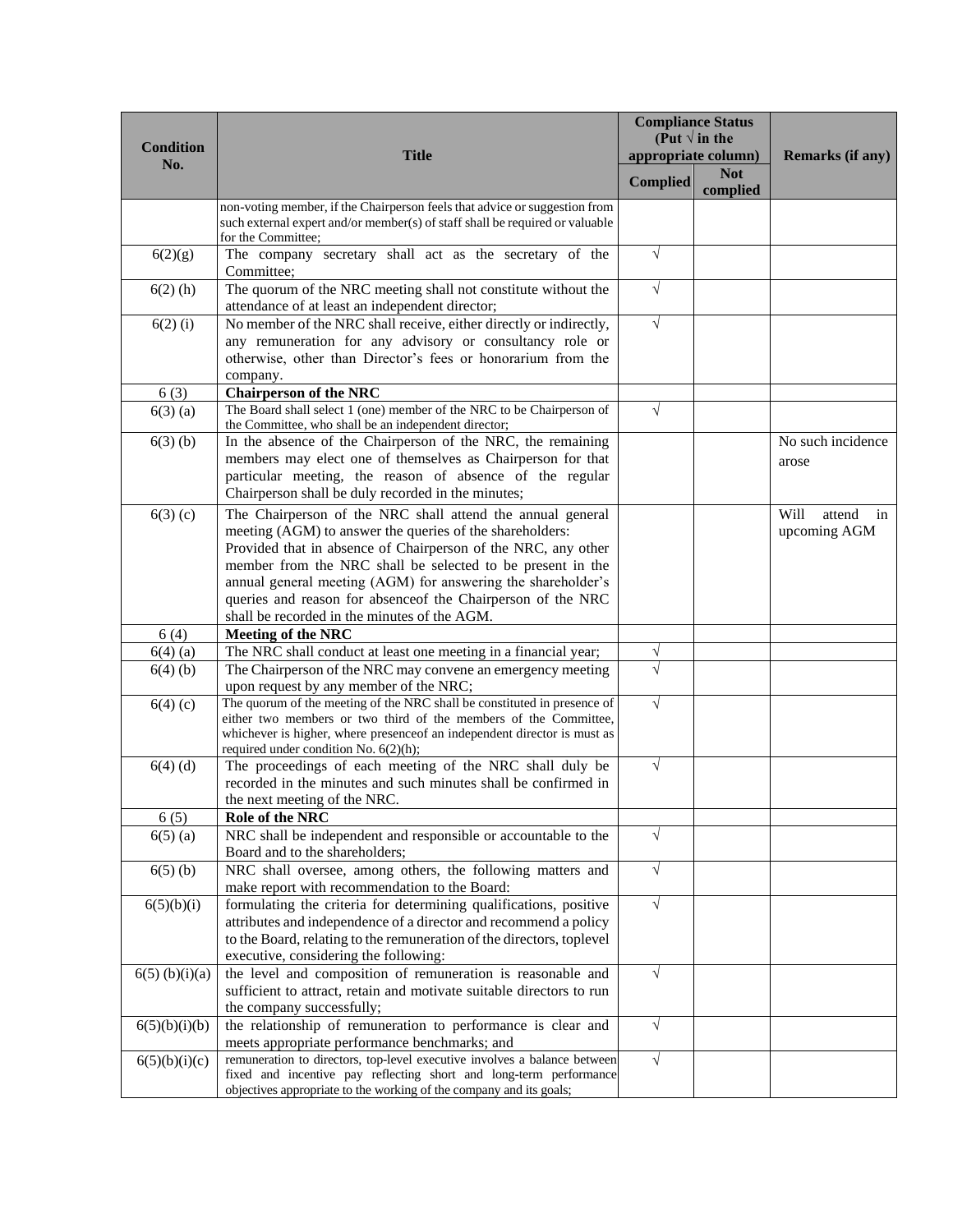|                     |                                                                                                                                     |                        | <b>Compliance Status</b>                      |                                   |
|---------------------|-------------------------------------------------------------------------------------------------------------------------------------|------------------------|-----------------------------------------------|-----------------------------------|
| <b>Condition</b>    | <b>Title</b>                                                                                                                        |                        | (Put $\sqrt{ }$ in the<br>appropriate column) | <b>Remarks (if any)</b>           |
| No.                 |                                                                                                                                     |                        | <b>Not</b>                                    |                                   |
|                     |                                                                                                                                     | <b>Complied</b>        | complied                                      |                                   |
| $6(5)(b)$ (ii)      | devising a policy on Board's diversity taking into consideration age,                                                               | $\sqrt{}$              |                                               |                                   |
|                     | experience, ethnicity, educational background and<br>gender,                                                                        |                        |                                               |                                   |
|                     | nationality;                                                                                                                        |                        |                                               |                                   |
| $6(5)(b)$ (iii)     | identifying persons who are qualified to become directors and who                                                                   | $\sqrt{}$              |                                               |                                   |
|                     | may be appointed in a toplevel executive position in accordance with<br>the criteria laid down, and recommend their appointment and |                        |                                               |                                   |
|                     | removal to the Board;                                                                                                               |                        |                                               |                                   |
| $6(5)(b)$ (iv)      | formulating the criteria for evaluation ofperformanceof                                                                             | $\sqrt{}$              |                                               |                                   |
|                     | independent directors and the Board;                                                                                                |                        |                                               |                                   |
| $6(5)$ (b) (v)      | identifying the company's needs for employees at different levels                                                                   | $\sqrt{}$              |                                               |                                   |
|                     | and determine their selection, transfer or replacement and                                                                          |                        |                                               |                                   |
|                     | promotion criteria; and                                                                                                             | $\sqrt{}$              |                                               |                                   |
| $6(5)(b)$ (vi)      | developing, recommending<br>and reviewing<br>annually<br>the<br>company's human resources and training policies;                    |                        |                                               |                                   |
| $6(5)$ (c)          | The company shall disclose the nomination and remuneration                                                                          | $\sqrt{}$              |                                               |                                   |
|                     | policy and the evaluation criteria and activities of NRC during the                                                                 |                        |                                               |                                   |
|                     | year at a glance in its annual report.                                                                                              |                        |                                               |                                   |
| 7                   | <b>External or Statutory Auditors.-</b>                                                                                             |                        |                                               |                                   |
| $\overline{7}(1)$   | The issuer company shall not engage its external or statutory auditors to                                                           |                        |                                               |                                   |
|                     | perform the following services of the company, namely:-                                                                             |                        |                                               |                                   |
| 7(1)(i)<br>7(1)(ii) | appraisal or valuation services or fairness opinions;<br>financial information systems design and implementation;                   | $\sqrt{}$<br>$\sqrt{}$ |                                               |                                   |
| 7(1)(iii)           | Book-keeping or other services related to the accounting records                                                                    |                        |                                               |                                   |
|                     | or financialstatements;                                                                                                             |                        |                                               |                                   |
| 7(1)(iv)            | broker-dealer services;                                                                                                             | $\sqrt{}$              |                                               |                                   |
| 7(1)(v)             | actuarial services;                                                                                                                 | $\sqrt{}$              |                                               |                                   |
| 7(1)(vi)            | internal audit services or special audit services;                                                                                  | $\sqrt{}$              |                                               |                                   |
| 7(1)(vii)           | any service that the Audit Committee determines;                                                                                    | $\sqrt{}$              |                                               |                                   |
| 7(1)(viii)          | audit or certification services on compliance of corporate                                                                          | V                      |                                               |                                   |
|                     | governance as required under condition No. 9(1); and                                                                                |                        |                                               |                                   |
| $7(1)$ (ix)         | Any other service that creates a conflictof interest.                                                                               |                        |                                               | No suchincidence<br>arose         |
| 7(2)                | No partner or employees of the external audit firms shall possess any                                                               | $\sqrt{}$              |                                               |                                   |
|                     | share of the company they audit at least during the tenure of their                                                                 |                        |                                               |                                   |
|                     | audit assignment of that company; his or her family members also                                                                    |                        |                                               |                                   |
|                     | shall not hold any shares in the said company: Provided that spouse,                                                                |                        |                                               |                                   |
|                     | son, daughter, father, mother, brother, sister, son-in-law and                                                                      |                        |                                               |                                   |
|                     | daughter-in-law shall be considered as family members.                                                                              | $\sqrt{ }$             |                                               |                                   |
| 7(3)                | Representative of external or statutory auditors shall remain present<br>in the Shareholders' Meeting (Annual General Meeting or    |                        |                                               |                                   |
|                     | Extraordinary General Meeting) to answer the queries of the                                                                         |                        |                                               |                                   |
|                     | shareholders.                                                                                                                       |                        |                                               |                                   |
| $\,8\,$             | Maintaining a website by the Company. -                                                                                             |                        |                                               |                                   |
| 8(1)                | The company shall have an official website linked with the                                                                          | $\sqrt{}$              |                                               |                                   |
|                     | website of the stock exchange.                                                                                                      |                        |                                               |                                   |
| 8(2)                | The company shall keep the website functional from the date                                                                         |                        |                                               | Will be complied                  |
|                     | oflisting.<br>The company shall make available the detailed disclosures on its                                                      |                        |                                               | while listing<br>Will be complied |
| 8(3)                | website as required under the listing regulations of the concerned                                                                  |                        |                                               | while listing                     |
|                     | stock exchange(s).                                                                                                                  |                        |                                               |                                   |
| 9                   | Reporting and Compliance of Corporate Governance. -                                                                                 |                        |                                               |                                   |
| 9(1)                | The company shall obtain a certificate from a practicing Professional                                                               | $\sqrt{ }$             |                                               |                                   |
|                     | Accountant or Secretary (Chartered Accountant or Cost and Management                                                                |                        |                                               |                                   |